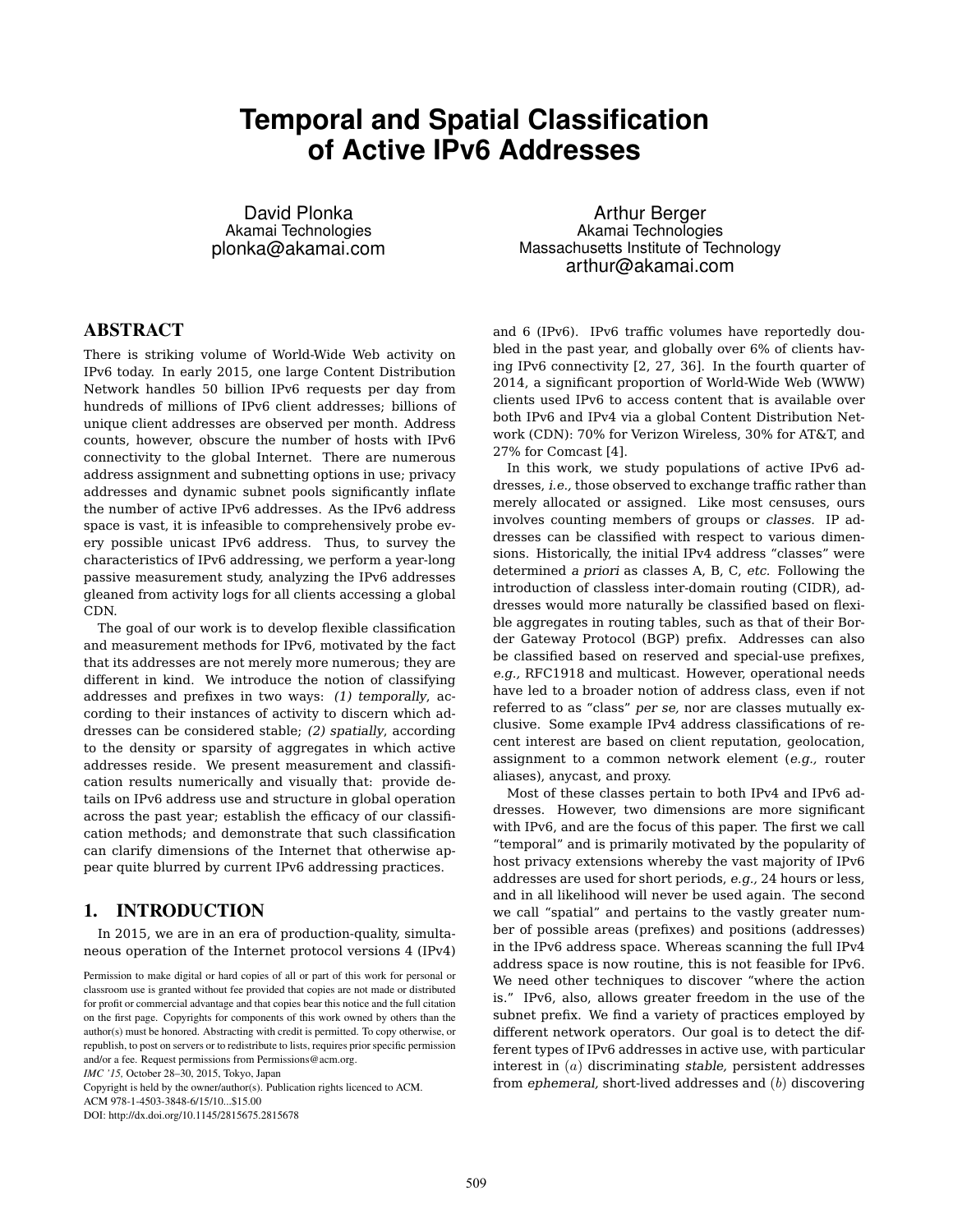how addresses are arranged in the address space, thereby forming *sparse* and *dense* regions.

There are numerous applications of temporal and spatial address classification. Examples include: selecting targets for active measurements, *e.g.,* traceroutes, vulnerability scans, and reachability surveys; informing data retention policy to prevent resource exhaustion, *e.g.,* when encountering many ephemeral addresses or prefixes; informing host reputation and access control, *e.g.,* to mitigate network abuse; identifying homogeneous address aggregates, *e.g.,* for IP geolocation; and detecting changes in network operation or estimating Internet usage over time.

This paper makes the following contributions:

*(1)* We present census results based on a large-scale, longitudinal, passive IPv6 measurement study of *active addresses* used by WWW clients in 133 countries and over four thousand autonomous systems. *(2)* We introduce a *temporal* classification technique for IPv6 addresses based on observation of address activity over time. *(3)* We introduce a complementary *spatial* classification technique for IPv6 addresses based on measurement of the sparsity or density of the address prefixes in which they reside. *(4)* We evaluate the temporal and spatial classifiers by utilizing them *in situ,* and show results of the classification of billions of active IPv6 addresses.

In addition, we introduce the Multi-Resolution Aggregate (MRA) plot, a tool for examining a set of numbers in a very sparsely populated number space, inspired by the work of Kohler *et al.* [28] and make available the plot data for any or all of the IPv6 BGP prefixes across the year under study. [3] MRA plots show structural detail and allow address space exploration without necessarily identifying specific addresses or blocks by number.

Highlights of our results include, as of early 2015:

*•* When autonomous systems (ASNs) are ranked by their WWW client address counts, the top 5 ASNs represent 85% of active /64 prefixes ("/64s") and 59% of all active addresses. Of these ASNs, 2 are U.S.-based mobile carriers, *i.e.,* wireless Internet Service Providers (ISP); the others are a European, an American, and a Japanese ISP.

*•* Although the vast majority of IPv6 clients use native transport, 6to4 tunneling is still common. If not segregated in measurement, the ASNs hosting 6to4 relays would be amongst the top 5 ASNs.

*•* 74% of the 153 million of the /64s observed as active during both of two weeks separated by 6 months are associated with just 1 ASN.

*•* Despite the vast IPv6 unicast address space and generous allocations to networks, many /64s are *reused*, *i.e.,* assigned to different users over time, certainly within a week.

*•* Of 1.81 million addresses observed as *stable* across 1 year, over half a million are associated with two mobile carriers which, in apparent contradiction, use *dynamic* values in network identifiers. Further investigation shows that many mobile devices simultaneously use the same fixed interface identifier. Combined with dynamic /64 assignment, this can result in an IPv6 address being reused by a different subscriber on a short timescale, *e.g.,* within days.

*•* While privacy addressing is common and brings randomness and sparsity to address values, there are many dense regions of IPv6 address space where addresses are well-ordered and tightly-packed. 49% of active IPv6 ASNs have BGP prefixes containing such regions, *e.g.,* /112 prefixes (64K address blocks) containing multiple active WWW client addresses. These blocks are natural targets if future, active scanning or probing is intended.

The remainder of this paper is organized as follows. In Section 2, we discuss related prior work. In Section 3, we give a brief introduction to IPv6 addresses. In Section 4, we describe the data used in our empirical study. In Section 5, we present our IPv6 address classification methods. In Section 6, we present and discuss results of our temporal and spatial classifications. In Section 7, we propose future work based on our results, and subsequently conclude.

#### 2. RELATED WORK

To our knowledge, our temporal classifier does not have a precedent in the research literature. The temporal characteristics of IPv4 addresses, however, became topical as scalability concerns arose with the Internet's exponential growth in the 1990s. Carpenter *et al.* comment on this in RFC 2101 [10]. With respect to IPv6, Malone's work [30] is similar to ours in that they also study active IPv6 addresses. They develop a technique intended to classify short-lived privacy addresses by examining only the address itself, but its accuracy is limited by design, expected to identify approximately 73% of all privacy addresses. Since it is very challenging to detect randomness in short strings, *e.g.,* 63 bits of an IPv6 address, we take the complementary approach and identify those addresses that are stable and, thus, almost certainly *not* privacy addresses. In the end, Malone speculates that "[accuracy] might be improved accounting for the times addresses are observed and spatially/temporally adjacent addresses," which seems exactly the notion at which we arrive independently, inspiring the strategies that we develop here.

Development of our spatial classifier is largely informed by the prior work of two teams: Cho *et al.* and Kohler *et al.* Cho *et al.* [12] introduce *aguri,* a traffic profiler that employs automatic aggregation based on addresses' and prefixes' observed traffic volume. As in their work, we find their PATRICIA/radix tree-based aggregation useful in dealing with resource constraints, however, we use it to discover *address structure.* We do this by aggregating to a threshold that is either (*a*) a percentage of total addresses or (*b*) a prefix density, rather than a percentage of total traffic volume. This aggregation method is useful because it generalizes to other metrics.

Kohler *et al.* [28] investigate the structure of the IPv4 address space based on passive traffic analysis. In a broad sense, our IPv6 investigation is similar and we employ two of their metrics as-is: active aggregate counts and aggregate population distributions. IPv6 addresses, however, present different challenges and opportunities to discern structure, so we develop new IPv6-specific metrics. Our work also differs in that we apply those metrics to classify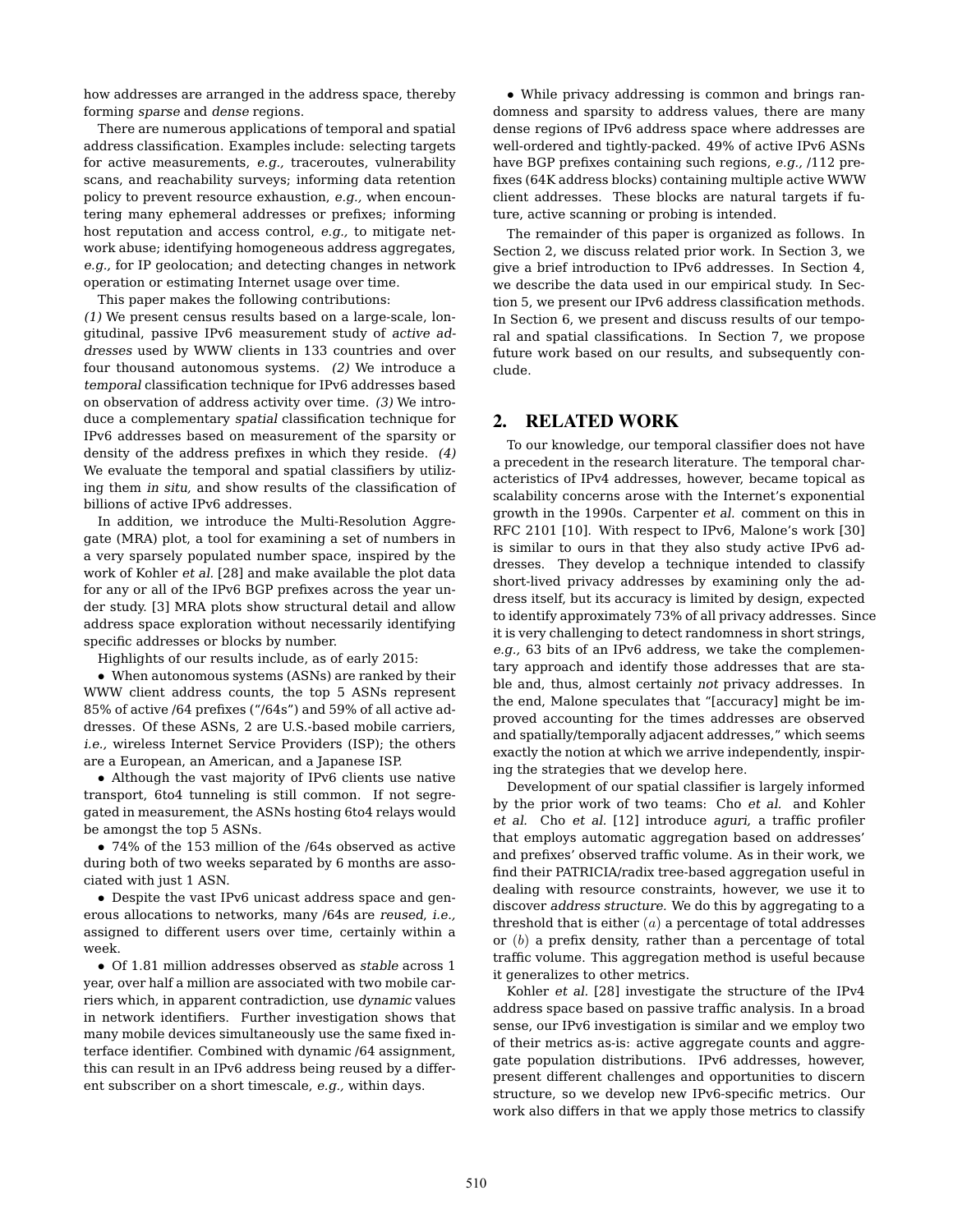addresses rather than to evaluate mathematical characterizations of the address space.

Dainotti *et al.* [16] investigate IPv4 address space usage by attempting to identify active and inactive /24 addressblocks using passive measurement. Our census of WWW client addresses similarly employs passive means, but we count aggregates of every possible prefix length. Also, because we determine address activity from the complete logs of all clients' successful WWW transactions with a large CDN, we eschew complications introduced by spoofed addresses. While they propose that their method could potentially apply to measuring IPv6 address space usage, they do not discuss how it might treat persistent versus ephemeral addresses nor if it could count addresses in "small" address-blocks, *e.g.,* smaller than /64 prefixes. Our method would likely complement theirs, if applied to IPv6.

In 2012, Barnes *et al.* [8, 13] evaluated methods to map the vast IPv6 address space by probes in order to discover active addresses. Our work shares that goal but benefits from increased IPv6 activity and content-accessibility that make passive methods viable. The stable addresses and dense address regions that we identify are feasible targets for active scans or probes, thus our method may repair or complement target selection heuristics employed in their early survey. Still, like Barnes *et al.,* our work is guided by operator practice with respect to IPv6 addressing.

There are a number of studies in the literature that measure and report on the deployment and adoption of IPv6. Recent examples of such work are those of Colitti *et al.* [14] and Czyz *et al.* [15] Our work differs in that we measure IPv6 by counting active addresses and prefixes, rather than by counting advertised prefixes or traffic hits and bytes. Each have different biases with respect to estimating usage. Internet-wide surveys of active IPv6 addresses are scarce in the literature, *e.g.,* Malone [30] circa 2008. However, Huston and Michaelson [26, 27], perform a significant ongoing measurement study involving IPv6 addresses; they observe activity by opportunistically running "interactive" advertisements that are crafted to elicit connection attempts from WWW clients to their own measurement service via both IPv4 and IPv6. Our study is limited to IPv6, but seems to offer different advantages. They observe the IPv4/IPv6 address pairs associated with WWW clients. We observe significantly more activity from mobile carriers, where the ads rarely run, and activity in a larger set of ASNs [32, 25].

## 3. IPV6 ADDRESSES

Here we present a brief introduction to IPv6 address assignment. An IPv6 address consists of a leading network identifier, *a.k.a.* subnet prefix, portion followed by an interface identifier (IID) portion. The network identifier is used to route traffic destined for this address to its Local Area Network (LAN) and the IID makes a host interface's address unique on its local network segment. While superficially similar to the network and host identifier portions of IPv4 addresses, the vast IPv6 address space allows much more freedom.

There are many IPv6 addressing schemes and network operators are reminded to treat interface identifiers as semantically opaque [11]. In this work, however, we utilize address content, including IID, as a basis for classification and find correspondences with a variety of standardsdefined address types. For instance, administrators have the option to use a /64 network prefix and a rather large IID, *i.e.,* 64 bits [22], or a larger network prefix, *e.g.,* /127, and a smaller IID, *e.g.,* only 1 bit [17, 29]. In the former case, with stateless address auto-configuration (SLAAC), the host chooses a 64-bit IID suffix for itself. Consider the sample addresses in Figure 1. In increasing order of complexity, these addresses appear to be: *(i)* an address with fixed IID value (::103), *(ii)* an address with a structured value in the low 64 bits (perhaps a subnet distinguished by ::10), *(iii)* a SLAAC address with EUI-64 Ethernet-MACbased IID, and *(iv)* a SLAAC privacy address with a pseudorandom IID.

2001:db8:10:1:**:103** 2001:db8:167:1109:**:10:901** 2001:db8:0:1cdf:**21e:c2ff:fec0:11db** 2001:db8:4137:9e76:**3031:f3fd:bbdd:2c2a**

Figure 1: Sample IPv6 addresses in presentation format with the low 64 bits shown bold.

The first two addresses are similar to those created by traditional addressing schemes used in IPv4 while the latter two use standard IPv6-specific addresses schemes: EUI-64 [39] and privacy addresses [33], respectively.  $1$  Since one might reasonably expect these interface identifiers to be difficult to distinguish merely by their content, we employ temporal analysis to discriminate these from, at least, privacy addresses.

A number of transition mechanisms aid concurrent operation of IPv6 with IPv4 and affect IPv6 addresses themselves. These include: 6to4 relays [23] and Teredo [24], which employ global reserved prefixes; and ISATAP [38] which embeds IPv4 addresses in the IPv6 IID. Finally, there are additional *ad hoc* schemes by which an IPv6 address contains an embedded IPv4 address, *e.g.,* those used for some router and dual-stack host interfaces. This is typically a convenience rather than a requirement.

## 4. EMPIRICAL DATA

Our study requires data sources containing IPv6 addresses which are active, that is, addresses that exchange globallyrouted Internet traffic.

## 4.1 WWW Client Addresses

We primarily rely on aggregated logs of WWW server activity in this study. These aggregated logs contain hit counts per client IP address. We select only the client IP addresses from log entries that represent successfully handled requests, thus avoiding spoofed sources. The aggregation interval is 24 hours, for 55,000 of the CDN's IPv6 capable servers, and is processed roughly by the end of

<sup>1</sup>Other IPv6 address schemes by which interface identifiers are generated include: Cryptographically Generated Addresses [5, 7], Hash-Based Addresses [6], and stable privacy addresses [20].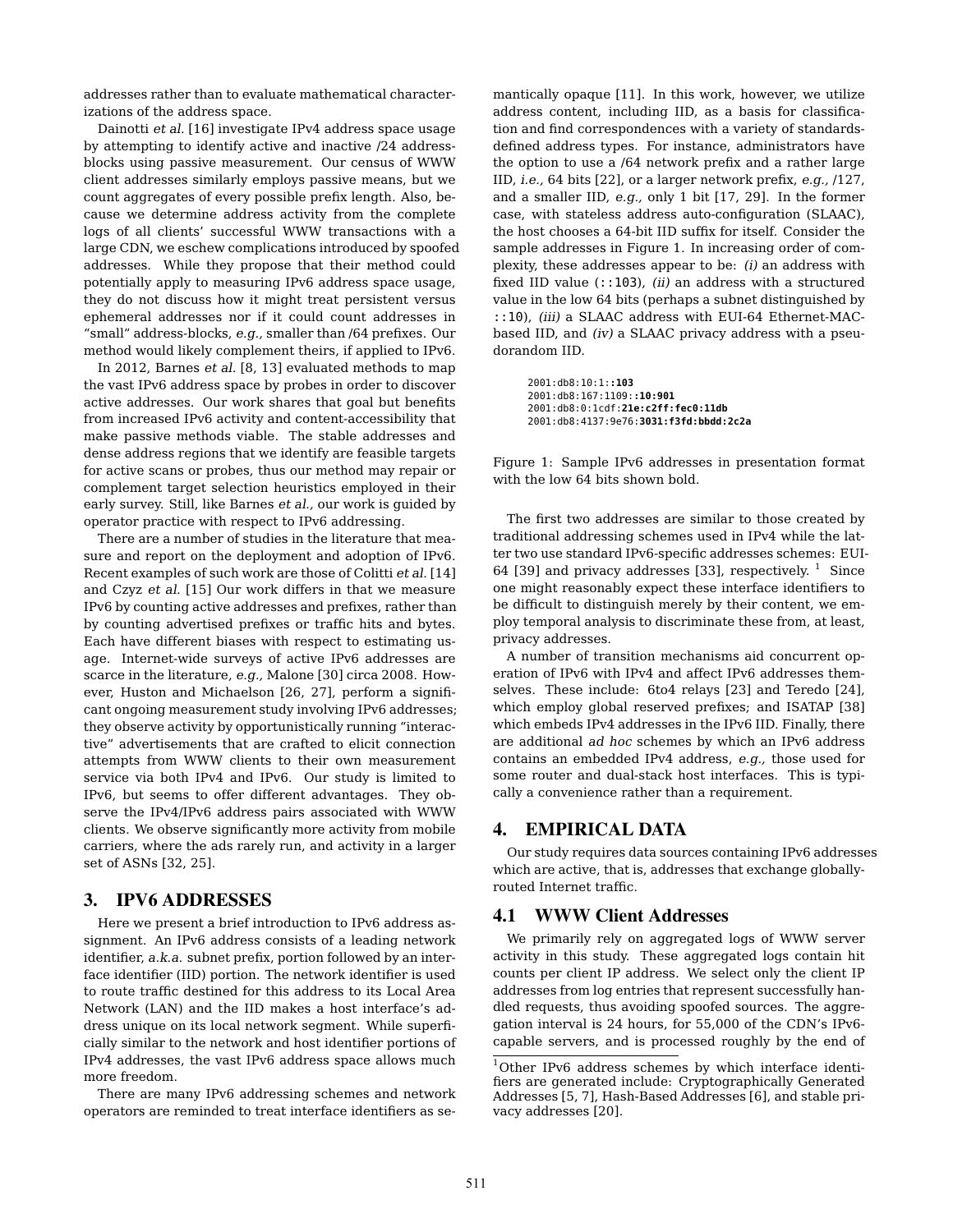the subsequent day. Note that the aggregation does not include the timestamp from the individual log lines, used in separate processing for the CDN's customers. Instead, we use the time epoch of the completion of processing of the aggregated logs. Our stability analysis, described in Section 5, uses a heuristic to accommodate this timestamp slew.

In March 2015, the dataset contains IPv6 addresses in 6,872 BGP prefixes originating from 4,420 ASNs (46% of those advertising IPv6 prefixes). These figures are an increase from March 2014 when there were 5,531 BGP prefixes originating from 3,842 ASNs (40%). Alas, we certainly do not see traffic from all the world's WWW client addresses at this observation point, and our stability analysis shows that some specific long-lived active IPv6 addresses, *e.g.,* EUI-64, return as WWW clients only infrequently.

Table 1 summarizes the IPv6 WWW client address activity observed across a year at 6 month intervals, March 2014 through March 2015; we report both daily and weekly counts. With daily counts, fewer ephemeral privacy addresses are observed, while with weekly counts there is increased opportunity to observe activity of WWW clients that visit the CDN less frequently than daily.

In Table 1, by March 2015, we see that the address count increased to over 318 million observed daily and over 1.8 billion observed in a week's time. Correspondingly, 121 million /64 prefixes are observed daily and 307 million /64 prefixes in a week's time.

We are careful to separate client addresses involving some IPv6 transition mechanisms from addresses involved in "native" IPv6 end-to-end transport; this is because those transition mechanisms' addresses would skew results. Specifically, we cull addresses associated with the early IPv6 transition mechanisms, *i.e.,* Teredo, ISATAP, and 6to4. Of these, only 6to4 still shows significant use. These 3 particular transition mechanisms' addresses are easily classified, do not involve native, end-to-end IPv6 transport, and are, thus, not the focus of our classifiers. Once removed the remaining "Other" addresses in Table 1 account for over 90% of the active addresses observed. These "Other" addresses are subjects for the classifiers we introduce in Section 5 and are those for which we report results unless otherwise noted. These addresses intentionally include those of transition mechanisms such as 464-XLAT [31] and DS-Lite [18, 9], *e.g.,* used by large mobile carriers involving native, end-to-end IPv6 transport.

Lastly, in Table 1, EUI-64 addresses are reported. These are those addresses in which we detect the 16-bit value ff:fe at the prescribed position when the EUI-64 IID is based on an Ethernet MAC address. [39] Some of these have invalid or duplicate MAC addresses, *e.g.,* MAC address 00:11:22:33:44:56 is the most prevalent and just in one mobile carrier's network. Others are likely false positives, *e.g.,* privacy addresses where the likelihood of being mislabelled as EUI-64 is 1 in  $2^{16}$ , or less than 30,000 of 1.8 billion addresses. We consider these an inconsequential subset of the 16.2 million EUI-64 addresses in Table 1, March 17-23, 2015.

# 4.2 Router Addresses

In addition to periodic collection of active WWW client addresses, we also collect a set of IPv6 addresses that were the source addresses of ICMP "Time Exceeded" responses to our TTL-limited probes, similar to those generated by the *traceroute* tool. Based on collection in February 2015, this dataset consists of 3.2 million addresses that appear to be assigned to router interfaces. Three types of probe targets were used: *(1)* addresses of IPv6 recursive DNS servers, as observed by our authoritative DNS servers, *(2)* addresses of the CDN's servers in approximately 500 locations world-wide, and *(3)* a selection of about 18 million WWW client addresses assembled since 2013, including a subset (12 million) of those addresses identified as stable in March and September, 2014 (Those reported in Table 2a in Section 6.) This dataset is used to identify additional dense prefixes as reported in Table 3 with the expectation that areas of the address space containing WWW clients differ from those containing routers.

# 5. ANALYSIS METHOD

#### 5.1 Temporal Classification

Our temporal methods of IPv6 address classification are intended to determine address lifetime, primarily to separate those client addresses that are persistent or stable from those that are perhaps not. We refer to this as *stability* analysis. Let's first consider a simple notion of stability. If one periodically logs sets of active addresses at some interval, *e.g.,* 6 months, it is easy to find which sets have addresses in common. For instance, if address *x* is observed as active in March 2015 as well as a year earlier, in March 2014, it can be considered stable. Our stability classes are named according to the length of time across which stability has been assessed. Thus we would say address *x* is "1 year stable," when sampled across the past 1 year, and is classified as "1y-stable (-1y)." If *x* is observed in March 2015 and also 6 months earlier, in September 2014, it would also be classified as "6m-stable (-6m)." This notion of stability generalizes to prefixes of any length, not just full addresses; we similarly assess the stability of /64 prefixes extracted from the full addresses.

Since we wish to perform stability analysis on an ongoing basis, consider a slightly more complicated notion of stability. Let's define more granular classes of stability, *e.g.,* daily. Definition: "*n*d-stable" is the class of addresses for which there exist observations of activity on two different days with an intervening time period of at least  $n-1$ days. For example, a given address seen on March 17 and again on March 18 (for which there are no intervening days) is said to be "1d-stable." Likewise, an address seen on March 17 and on March 19 (for which there is one intervening day) is said to be "2d-stable." Note that since March 17 and March 19 have *at least* zero intervening days, then an address seen on these two days is also "1d-stable," besides being "2d-stable;" the classes are *not* mutually exclusive. More generally, an address that is "*n*dstable" is also " $(n-1)d$ -stable."

Since a measurement study of client IP addresses that access a given service will typically capture only a portion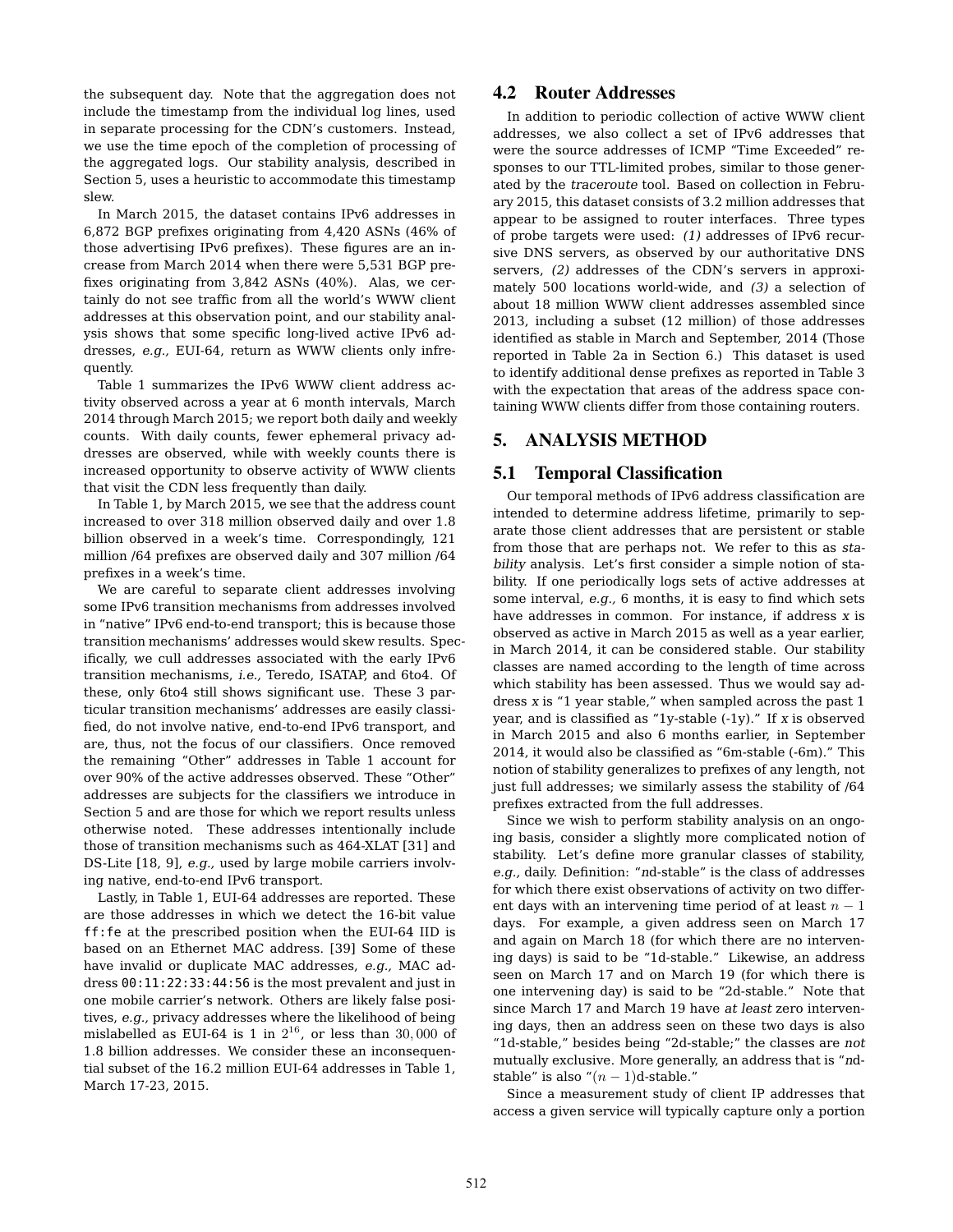| Characteristic         | Mar 17.       | Sep 17,       | Mar 17,       | Characteristic         | Mar 17-23,    | Sep 17-23,    | Mar 17-23,     |
|------------------------|---------------|---------------|---------------|------------------------|---------------|---------------|----------------|
|                        | 2014          | 2014          | 2015          |                        | 2014          | 2014          | 2015           |
| Teredo addresses       | 1.98K (0.00%) | 3.28K (0.00%) | 20.1K (0.01%) | Teredo addresses       | 15.1K (0.00%) | 24.5K (0.00%) | 131K (0.01%)   |
| ISATAP addresses       | 90.2K (0.06%) | 101K (0.04%)  | 133K (0.04%)  | ISATAP addresses       | 210K (0.02%)  | 238K (0.02%)  | 346K (0.02%)   |
| 6to4 addresses         | 12.8M (7.97%) | 12.5M (5.90%) | 13.9M (4.19%) | 6to4 addresses         | 64.9M (7.22%) | 78.3M (6.34%) | 64.2M (3.43%)  |
| <b>Other addresses</b> | 149M (92.0%)  | 199M (94.1%)  | 318M (95.8%)  | <b>Other addresses</b> | 833M (92.8%)  | 1.17B (94.9%) | 1.80B (96.5%)  |
| Other /64 prefixes     | 61.4M         | 82.9M         | 121M          | Other /64 prefixes     | 157M          | 207M          | 307M           |
| ave. addrs per /64     | 2.41          | 2.40          | 2.63          | ave. addrs per /64     | 5.32          | 5.64          | 5.88           |
| EUI-64 addr (!6to4)    | 3.13M (1.94%) | 3.66M (1.73%) | 4.49M (1.35%) | EUI-64 addr (!6to4)    | 8.88M (0.99%) | 13.1M (1.06%) | 16.2M (0.866%) |
| EUI-64 IIDs (MACs)     | 2.85M         | 3.23M         | 3.81M         | EUI-64 IIDs (MACs)     | 6.12M         | 8.16M         | 9.74M          |

(a) Address characteristics per day

(b) Address characteristics per week

Table 1: Active IPv6 WWW client address characteristics: March 2014 through March 2015.

of the addresses' total Internet activity, and since that service may be accessed infrequently, even a long-lived client address, *e.g.,* using EUI-64, may appear to be ephemeral. Thus, we will simply label such addresses as "not stable," meaning only that we do not know that address to be stable. Stability classification relies on, and is limited by, the opportunity for observation of activity from given vantage points.

In our daily stability analysis, we employ a sliding 15-day window centered on the day of observation and spanning 7 days prior through 7 days following. In such context, a 3dstable address might be classified as "3d-stable (-7d,+7d)." For stability results herein, "(-7d,+7d)" is implied unless otherwise noted. Figure 5 in Section 6 shows the numbers of active addresses and /64s observed on each day as well as the subset in common between those also observed on the reference day (March 17 or March 23, 2015).

#### 5.2 Spatial Classification

Our spatial methods of IPv6 address classification and prefix characterization are intended to both assess the proximity of addresses and prefixes and to visualize the address blocks in which they are contained. We develop two related metrics for use with IPv6: Multi-Resolution Aggregate (MRA) Count Ratios and Prefix Density, and a complementary visualization technique, the MRA plot. In the following, prefixes are characterized structurally, then addresses therein are classified according to the densities of their containing, non-overlapping sub-prefixes.

#### *5.2.1 Multi-Resolution Aggregate Count Ratios*

Our metric MRA Count Ratio is a generalization of a metric introduced by Kohler *et al.* With 128 bit addresses and IPv6 presentation format using hexadecimal characters, network operators have great flexibility to use segments of the address for internal purposes; *e.g.,* 16 bit and 4 bit segments are commonly used for subnetting. (See [21] and [35] for recommended operational guidelines.) Here we present an informal, high-level understanding of MRA ratios and an optional, formal definition. The latter is unnecessary for a general introduction.

*• Informally,* to the trained eye, MRA plots expose structure amongst prefixes populating the vast IPv6 address space. In the following MRA plots, the height indicates how much that segment of the address is relevant to grouping a set of addresses into areas of the address space. Addresses aggregated further to the left (high order bits) are more distant from each other; addresses aggregated to the right are close to one another. MRA ratios for a set of addresses, when plotted, expose the density (or sparsity) of each segment of the addresses, whether bits, characters, or colon-separated segments.

*• Formally,* Kohler *et al.* introduce the metric of active aggregate (prefix) counts, and their ratio. Given *N* addresses, they can be grouped into prefixes of various sizes. For a given prefix size, say  $/p$ , there is a (smallest) set of prefixes of size */p* that contains (covers) all *N* addresses. At one extreme, each IPv6 address is in its own */*128 prefix, at the other extreme the single */*0 prefix contains all of the addresses. Let the "active aggregate count"  $n_p$  be the number of */p* prefixes that covers the given set of addresses. By definition  $n_p = 1$  for  $p = 0$  and  $n_p = N$  for *p* = 128. Often a more convenient metric is the *ratio* of active aggregate counts,  $\gamma_p \equiv n_{p+1}/n_p$ . The range of  $\gamma_p$ is 1 to 2. As an example, suppose that a set of addresses is covered by 100 prefixes of size  $/56$ ,  $n_{56} = 100$ . Now, consider one of these */*56 prefixes and what can happen when it is partitioned in two */*57 prefixes. Either all of the addresses in the */*56 are in one of the */*57 prefixes, or there is at least one address in each of the two */*57 prefixes. If the former pertains for *all* of the */*56 prefixes then the ratio *n*57*/n*<sup>56</sup> would be 1, and if the latter pertains for all, the ratio would be 2. Typically, the former pertains for some and the latter for others, in which case the ratio is between 1 and 2. Now, to examine 4-bit address segments, for instance, it is convenient to compute ratios of active aggregate counts where the mask has been incremented by values larger than 1 bit. Note that 4 bits is one hexadecimal character and 16 bits is a series of 4 hexadecimal characters that, when aligned, are colon-delimited in IPv6 presentation format; these are convenient segment sizes in IPv6 that are not convenient in IPv4 due to presentation format being in base 10. We consider the somewhat more general "MRA count ratio"  $\gamma_p^k \equiv n_{p+k}/n_p$ , where canonically *p* is a multiple of *k*, and *k* is 1, 4, 8, or 16. The range of  $\gamma_p^k$  is 1 to  $2^k$ . Note: The definition of the ratios implies that, for given resolution (*k*), the product of the ratios is the total number of addresses in the set.

Sample MRA plots are shown in Figure 2, annotated with sample addresses (inset) and arrows marking features to aid the reader's interpretation. In Figure 2a, consider the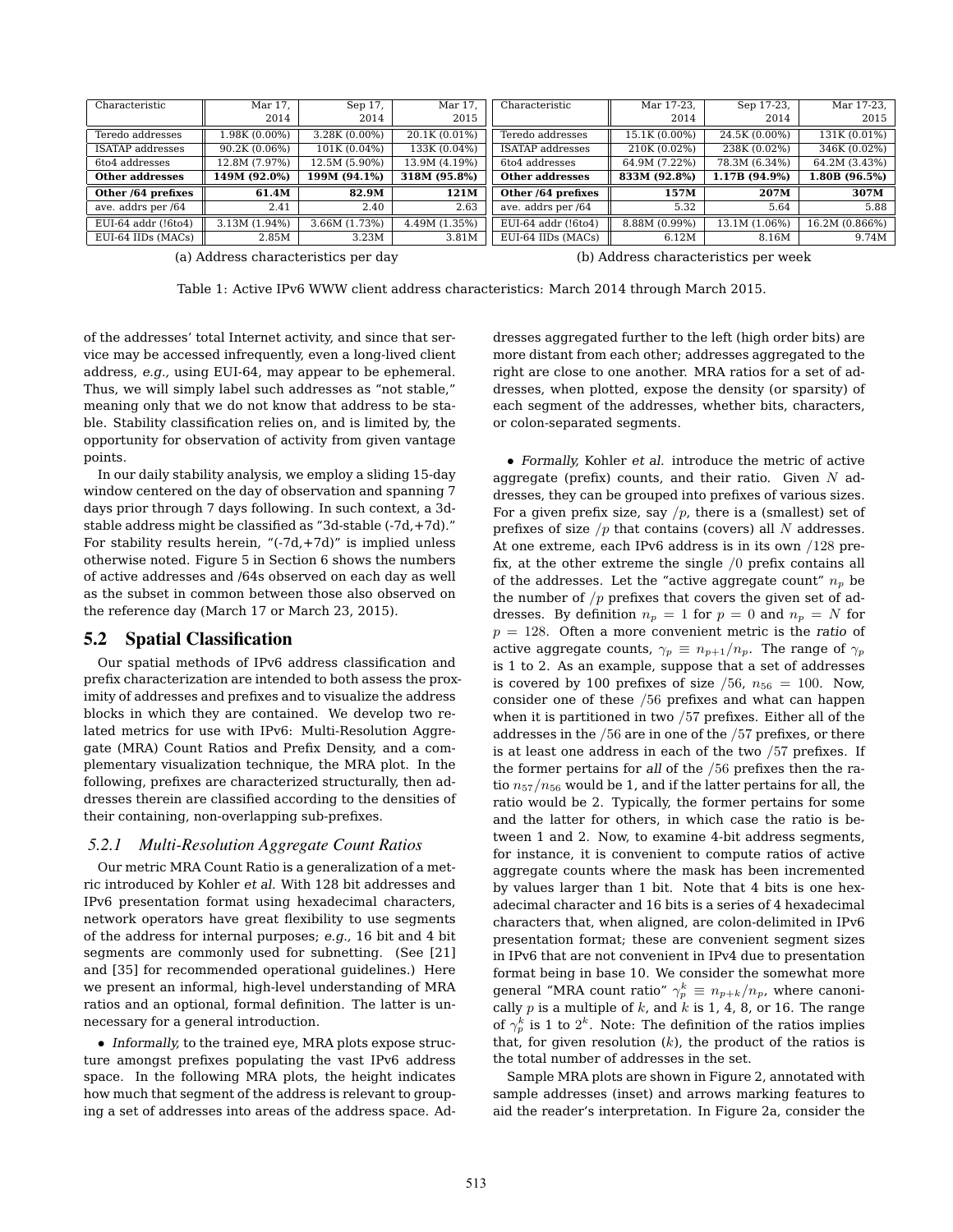

Figure 2: Sample MRA plots for active IPv6 client addresses (a) a university prefix with 7.22K addresses and (b) a telco prefix with 12.8K addresses.

portion of the plot for the "single bits" (blue) line at *x >*= 64. This portion of the plot initially approximates 2, then slopes downward to the right, but with a drop to 1 at a particular bit: this is the signature of a scenario where each /64 contains many addresses and where, within each prefix, the majority of the addresses have IIDs determined by the end host according to the pseudorandom privacy extension as specified in RFC 4941 [33].

*• Details on the signature for privacy extension:* Consider one of the /64 prefixes. Given that the 65th bit is chosen randomly, and that there are many addresses in the /64 prefix, *e.g., x* addresses, then it is very likely (probability =  $1-(1/2)^{x-1}$ ) that at least one of the addresses will have a 0 for the 65th bit and, likewise, that at least one of the addresses will have a 1. Thus the ratio  $n_{65}/n_{64}$  for this prefix is very likely to be 2. If this pertains for all /64 prefixes, the ratio for the whole set of addresses will also be 2. In turn, given that each /65 prefix also has a large number of addresses, the above logic repeats, and thus we expect the ratio to remain close to 2. However, as we continue to split prefixes in half, each prefix has a decreasing number of addresses and an increasing chance that those addresses will all have the same next bit. Once they are all the same, the ratio for such prefixes will be 1 and the overall ratio will begin to decline from 2. Moreover, even if the original set contained a billion addresses, it would still be very sparse in the space of  $2^{64}$  possible IIDs. As we continue to consider ever smaller prefixes, eventually, each will contain just one pseudorandom-IID address, and the overall ratio will flat line at 1. In the presented plot, this occurs at about the 80th bit. Finally, as a defining feature of the present scenario, note that the ratio drops to almost 1 at the 71st bit, shown at 70 on the horizontal axis. This is consistent with end hosts that determine the IID according to RFC 4941, which specifies that the "u" bit be set to 0, meaning that an IID is not necessarily universally unique, as opposed to a MAC address.

Now consider Figure 2b in contrast to Figure 2a. These two organizations appear to have significantly different address assignment policies. In Figure 2b, we see a prominence between bits 112 and 128. This indicates that there are many active addresses that differ in only those leastsignificant bits, *i.e.,* addresses are clustered within smaller prefixes, and thus such prefixes are more dense address blocks.

If one were interested in searching for additional active IPv6 addresses, these denser address blocks would be natural targets. A  $/112$  prefix covers  $2^{16}$  addresses, the same as a /16 in IPv4, and is easily scanned, whereas scanning across a /64 is not practical.

Now consider Figure 2a with respect to the plotted ratios for 4-bit segments, *a.k.a. nybbles*, in the plot (black line). Here we consider changes on a per-nybble, hexadecimal character basis. This provides a more aggregated view, summarizing details of changes on a per-bit basis. Our first-order interest is network operator practice with respect to subnetting. In particular, we assume this network subnets their /32 BGP prefix, so we consider segments of the address down to the /64, *i.e.,* across the canonical network identifier. The jump up for the plot at 32 indicates that addresses have differing (character) values at that nybble, but not, in turn, at the subsequent nybble at 36. The subsequent two nybbles could also be used to discriminate many addresses, and then much less so for the subsequent three nybbles. In contrast to Figure 2a, note that the addresses in Figure 2b have many different (character) values in the last nybble within network portion of the address at 60.

While this introduction to Multi-Resolution Aggregation ratio focused on visual recognition of IPv6 features in MRA plots, the underlying *x, y* values offer a convenient basis to classify prefixes, and the addresses therein. While defining MRA-based address classes is left for future work, we begin by developing spatial classification by identifying dense prefixes.

#### *5.2.2 Prefix Density*

Kohler *et al.* [28] introduces the metric of the number of active addresses in a prefix, and examine the distribu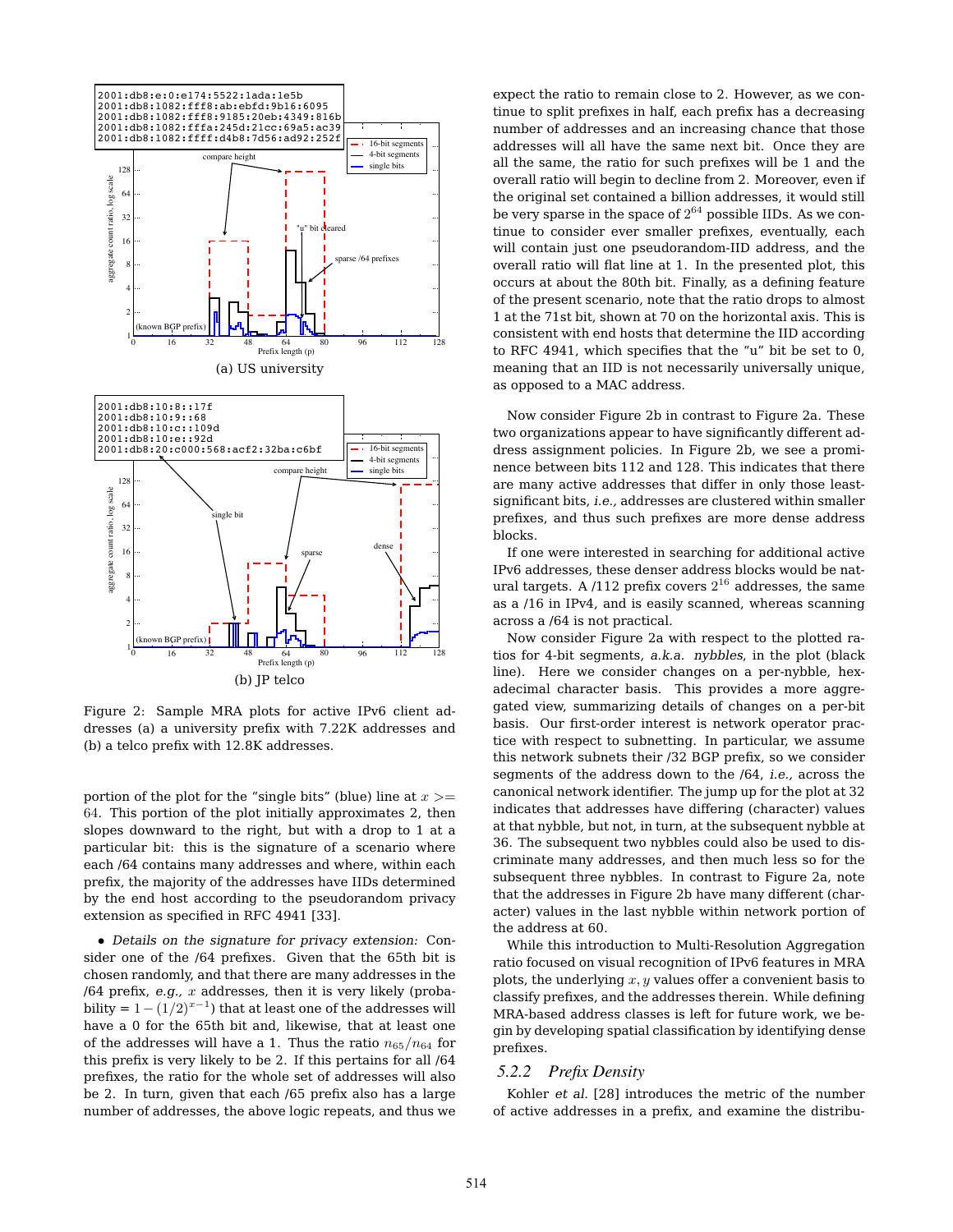tion of this number across prefixes of a given size. They consider IPv4 and are interested in how well their models match with measurements, commenting, "aggregate population distributions are the most effective test we have found to differentiate address structures."

We plot the aggregate population complementary cumulative distribution function for all IPv6 addresses and /64 prefixes active during a 7-day period in Figure 3. For the curve showing the 112-aggregate of addresses (the lowest curve), only  $10^{-5}$  of the /112 prefixes contained 10 or more observed addresses; for the 48-aggregate of addresses, fewer than one in ten of the /48 prefixes contained 10 or more observed addresses, hence, a few prefixes must contain most of the addresses. Approximately  $10^{-4}$  of the 48-aggregate of addresses contain  $10^5$  or more addresses, which clearly illustrates the sparsity of the IPv6 address space and the concentration of observed addresses in a small subset of prefixes.



Figure 3: Aggregate population distributions for 1.87B IPv6 addresses, 358M /64s, March 17-23, 2015.

Kohler's aggregate population considers the observed *count* of addresses in a prefix. A related measure is obtained by dividing that observed count by the number of addresses spanned by the prefix, yielding the *percentage* of the addresses of the prefix that were observed.

Cho *et al.* [12] use a percentage as a criterion in an aggregation-based traffic profiler, *however,* their percentage is obtained by dividing an observed count by a total observed count across all prefixes. In their implementation, prefixes are nodes in an *aguri tree,* with observed addresses added as leaf nodes. Aggregation is kind of "pruning," and is performed by aggregating a node's count to its parent (and removing that node), unless that node's count meets or exceeds a target minimum percentage.

Consider an IP network prefix such as 2000::/3 or 2001:db8::/32. A prefix might contain "addresses of interest" by arbitrary criterion, *e.g.,* addresses for which activity was observed. A simple notion of a prefix's *density*, then, is the fraction of its addresses that are active. Both the prefix and its addresses can be said to have a density of *d*. where *d* is a fraction with a value greater than 0 and less than or equal to 1.

If we restrict desired minimum densities to the fraction  $n/2^{p'}$  , where  $p'$  is a number of bits in the range  $0$  through 128, there is a simpler solution that does not require base-10 math with large numbers, *i.e.,* greater than 64 bits. We use this restriction, and choose densities based on two parameters: *n* and *p*, where  $p = 128 - p'$ .

Now, let's define our spatial address classes based on prefix density. Definition: "*n*@*/p*-dense" is the class of prefixes of length *p* that contain at least *n* addresses for which there exist observations of activity. It is also the class of those addresses contained therein. For example, let's say the IPv6 addresses 2001:db8::1 and 2001:db8::4 are both active, but no others. If the desire is to identify /112 prefixes that are dense, then 2001:db8::/112 is the sole 2@/112-dense prefix. There is also one 2@/125-dense prefix, but no 2@/126-dense prefixes.

#### *5.2.3 Computing Dense Prefixes*

We would like to identify the dense prefixes based on observed active addresses. We start by choosing a desired minimum density, and then compute the set of dense prefixes, if any.

Given a set of IP addresses and a desired minimum density, we compute a corresponding set of prefixes that *(a)* contain a subset of those addresses, *(b)* have the desired density, and *(c)* have prefix length up to 127. The dense subset are the least-specific, non-overlapping prefixes that are dense, *i.e.,* contain the requisite fraction of addresses.

One way to implement this "densification" is inspired by Cho *et al.* and uses their aguri tree, [12] (a base-2 radix tree, *a.k.a.,* PATRICIA trie) augmented with a new "densify" operation that works as follows:

*(1)* Populate the tree by adding each of the addresses with a count of 1. If dense prefixes of just that one length are desired, add each address with a "/*p*" and skip to step *3*. <sup>2</sup>

*(2)* Perform a post-order traversal of the tree; when visiting a node that has children and the sum of counts for the current node and its children would make the current node's prefix of the desired density, aggregate the node's children into the current node, by accumulating the count and removing the children.

*(3)* Now the least-specific dense prefixes, of at least the desired length *p* (if specified), are nodes in the tree. However, addresses in sparse regions remain unaggregated, so they are present as well, *e.g.,* /128s. To report only the dense prefixes, perform an in-order traversal, skipping those with a count that is less than *n*, *e.g.,* 2, and print others as they are dense prefixes.

An example of this process, implemented using an enhanced aguri tree, is shown in Figure 4. The result is that we identify one dense prefix (2001:db8:10:1::/125) and two sparse prefixes (a /66 and /68).

 $2$ When prefixes of just one length are desired, the aguri tree is unnecessary; it is just accumulating counts and sorting output. An alternative is to print addresses in a fixed-width 32-character hex format, one per line, and use: sort [-m] |cut -c1-\$((*p*/4)) |uniq -c [1]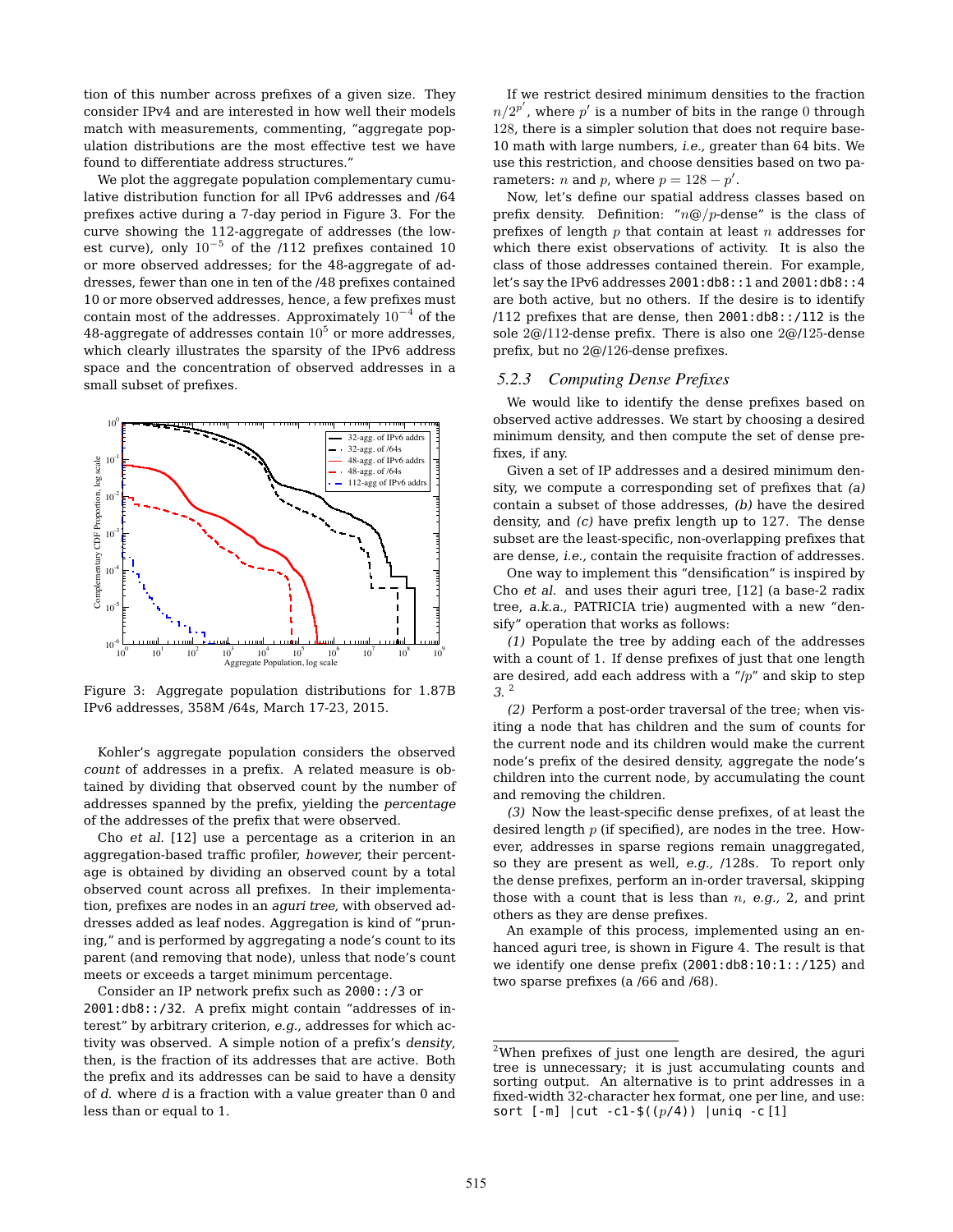

Figure 4: A 3-step method to identify dense (and sparse) prefixes using a binary PATRICIA tree: (a) First, an aguri tree is populated with 8 active addresses, *i.e.,* /128 prefixes, shown as nodes with solid lines, each with a count of 1; internal nodes are shown dashed. (b) Next, the tree is "densified" to a density of 2*/*2<sup>24</sup> (at least 2@*/*104-dense) during a post-order traversal; addresses are aggregated to their parent nodes for dense prefixes, with their respective counts accumulated there, while addresses in sparse prefixes remain unaggregated. (c) Lastly, the contents of pruned tree are reported: one dense /125 prefix, shown solid, and two sparse prefixes, shown dashed; here, we simply skip reporting the unaggregated addresses (having a count of 1) in sparse regions during traversal.

# 6. RESULTS

#### 6.1 Temporal Classification

Table 2 summarizes the temporal classifications for the "Other" addresses in Table 1 of Section 4.

Based on our temporal classification method as described in Section 5.1, Figure 5 shows stability of active addresses and /64 prefixes observed on March 17 and 23, 2015, by 15-day sliding window. Consider the values for "March 17 active" (red) in Figure 5a. Here we see that about 320 million WWW client IPv6 addresses were observed on March 17. Of those addresses, about 75 million were also seen the previous day, about 20 million the day before that, about 10 million the day before that, and so on, in stepwise fashion. The same is true, approximately symmetrically, for the days following March 17. Ultimately, this assessment yields 30.1 million 3d-stable addresses (9.44%), as listed in the "Mar 17, 2015" column of Table 2a.

Now consider the corresponding stability of /64 prefixes shown in Figure 5b. A larger proportion of /64 prefixes are stable than that of full addresses: 109 million 3d-stable /64s (89.8%), as listed in the "Mar 17, 2015" column of Table 2b. (The upper limit on the number stable addresses is the number of stable /64s, or stable prefixes of any length.)

See Tables 2c and 2d for the stability results of addresses and /64s, respectively, over a week's time. For each of the seven days, the 3d-stable addresses are determined, and the table reports the count of the unique 3d-stable addresses seen over those days. Likewise for the "not 3dstable."

On examining the values highlighted (bold) in Table 2, we make two notes: *(a)* in a relative sense, there are not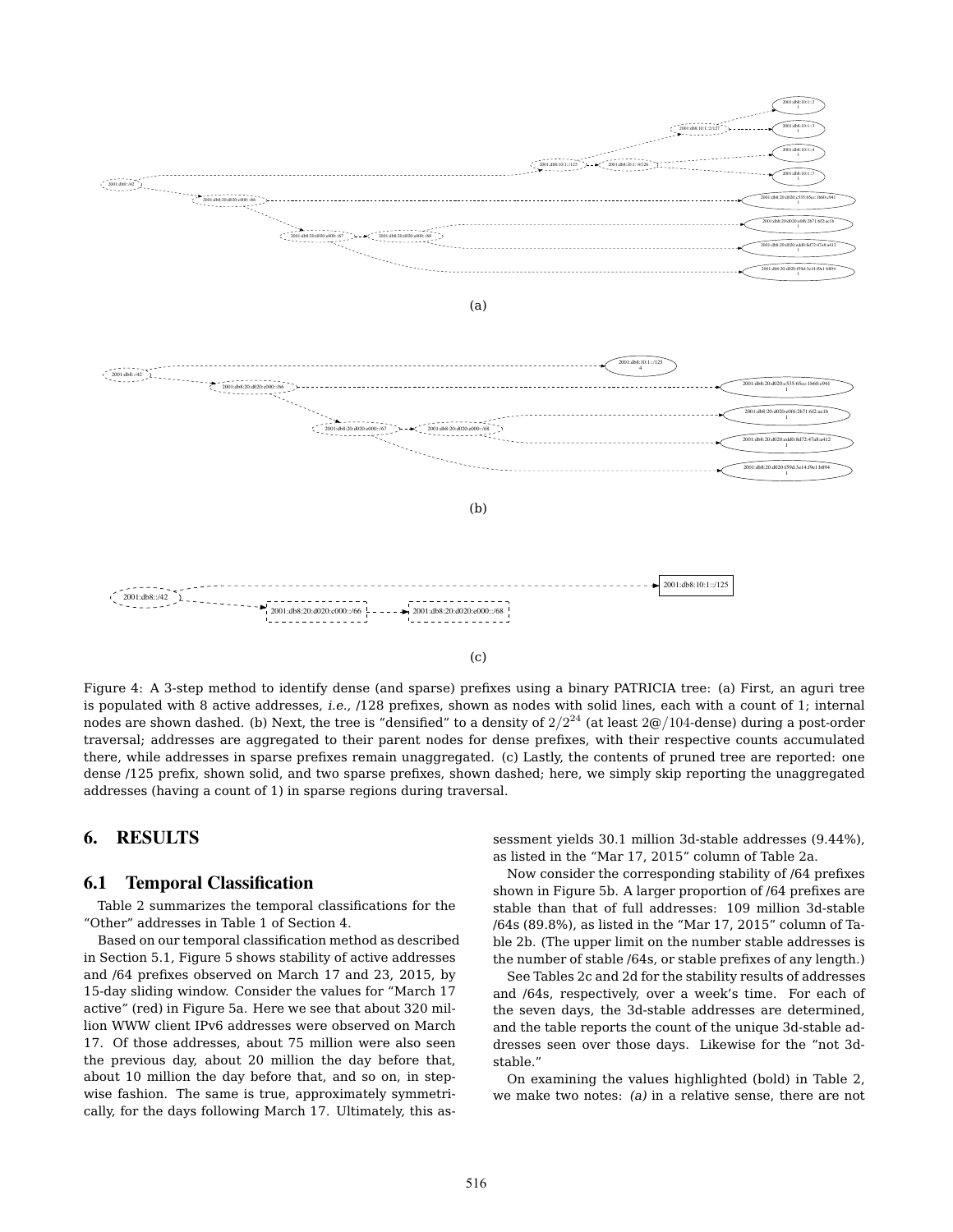| addr class        | Mar 17, 2014  | Sep 17, 2014  | Mar 17, 2015  | $/64$ class          | Mar 17, 2014  | Sep 17, 2014  | Mar 17, 2015  |
|-------------------|---------------|---------------|---------------|----------------------|---------------|---------------|---------------|
| 3d-stable         | 13.7M (9.22%) | 13.6M (6.84%) | 30.1M (9.44%) | 3d-stable            | 55.8M (91.0%) | 74.6M (89.9%) | 109M (89.8%)  |
| not 3d-stable     | 134M (90.8%)  | 185M (93.2%)  | 288M (90.6%)  | not 3d-stable        | 5.53M (9.01%) | 8.33M (10.1%) | 12.3M (10.2%) |
| 6m-stable (-6m)   |               | 588K (.296%)  | 1.08M (.340%) | $6m$ -stable $(-6m)$ |               | 23.4M (28.2%) | 32.4M (26.7%) |
| $1y-stable (-1y)$ |               |               | 328K (.103%)  | $1v$ -stable $(-1v)$ |               |               | 21.8M (18.0%) |

(a) Stability of IPv6 addresses per day

(b) Stability of /64 prefixes per day

| addr class           | Mar 17-23, 2014 | Sep 17-23, 2014 | Mar 17-23, 2015 | $/64$ class          | Mar 17-23. 2014 | Sep 17-23, 2014 | Mar 17-23, 2015 |
|----------------------|-----------------|-----------------|-----------------|----------------------|-----------------|-----------------|-----------------|
| 3d-stable            | 37.0M (4.44%)   | 34.0M (2.91%)   | 69.0M (3.82%)   | 3d-stable            | 131M (83.7%)    | 169M (81.8%)    | 246M (80.3%)    |
| not 3d-stable        | 796M (95.6%)    | .13B (97.1%)    | 1.74B (96.2%)   | not 3d-stable        | 25.5M (16.3%)   | 37.7M (18.2%)   | 60.6M (19.7%)   |
| 6m-stable (-6m)      |                 | 3.25M (.280%)   | 3.66M (.202%)   | $6m$ -stable $(-6m)$ |                 | 120M (58.1%)    | 153M (49.9%)    |
| $1v$ -stable $(-1v)$ |                 |                 | 1.81M (.100%)   | $1v$ -stable $(-1v)$ |                 |                 | 116M (37.8%)    |
|                      |                 |                 |                 |                      |                 |                 |                 |

(c) Stability of IPv6 addresses per week

(d) Stability of /64 prefixes per week

Table 2: Stability of active IPv6 WWW client address and prefix counts, not 6to4 or Teredo, March 2015.



Figure 5: Stability study of active IPv6 WWW client addresses and prefixes observed per day, March 2015.

many very long-lived WWW client IPv6 addresses, only 1.81 million (0.1%) observed over the course of a year; and *(b)*, there are many long-lived /64 prefixes for active WWW clients: 153 million 6m-stable /64s, and even 116 million 1y-stable /64s. Consider Figure 6a, where we plot the CCDF of various counts by ASN. We see that a single ASN accounts for over 100 million /64s (dashed black) as observed across 6 months, indicating that most long-lived /64s (dashed blue) are in only a few networks. We explore this further in Section 6.2.1.

#### *6.1.1 Discussion of Temporal Results*

One motivation for identifying 3d-stable addresses is the proposal that they'd make reliable targets for active probing to discover network infrastructure. We tested this hypothesis by randomly selecting 3.18 million 3d-stable active WWW client IPv6 addresses as targets for TTL-limited probes and then performed 52.6 million traces to them from 20 geographically-diverse source locations. We received a response from 10.9% of the targets target versus only 0.312% of targets selected randomly from *all* active WWW client IPv6 addresses, *i.e.,* not just the stable ones. While also likely useful to trace toward ephemeral WWW client address targets, we discover the last hop routers and the diameter of the IPv6 Internet only if the target responds. Thus, we find that stable client addresses are clearly useful as targets in subsequent active measurements.

As for the "not 3d-stable" addresses, we expect that the vast majority are hosts using a privacy-extension IID, as the default timeout is 24 hours. [33] However, other types of addresses are present as well. Note that, although the IID of EUI-64 addresses is static, the subnet prefix can vary, as when the device is moved between networks, or when a given operator implements a policy of assigning another subnet prefix each time the device connects to the network. (See Section 6.2.1 for further discussion.) We investigated EUI-64 addresses in the Sept. 17-23, 2014 dataset that were classified as "not 3d-stable." In 62% of them, the IID appeared in more than one address. Also, for 14% of them, the IID also appeared in an address that was classified as 3d-stable.

While the temporal class "3d-stable  $(-7d,+7d)$ " is useful when applied to target selection for active measurements, more research is warranted in order to determine what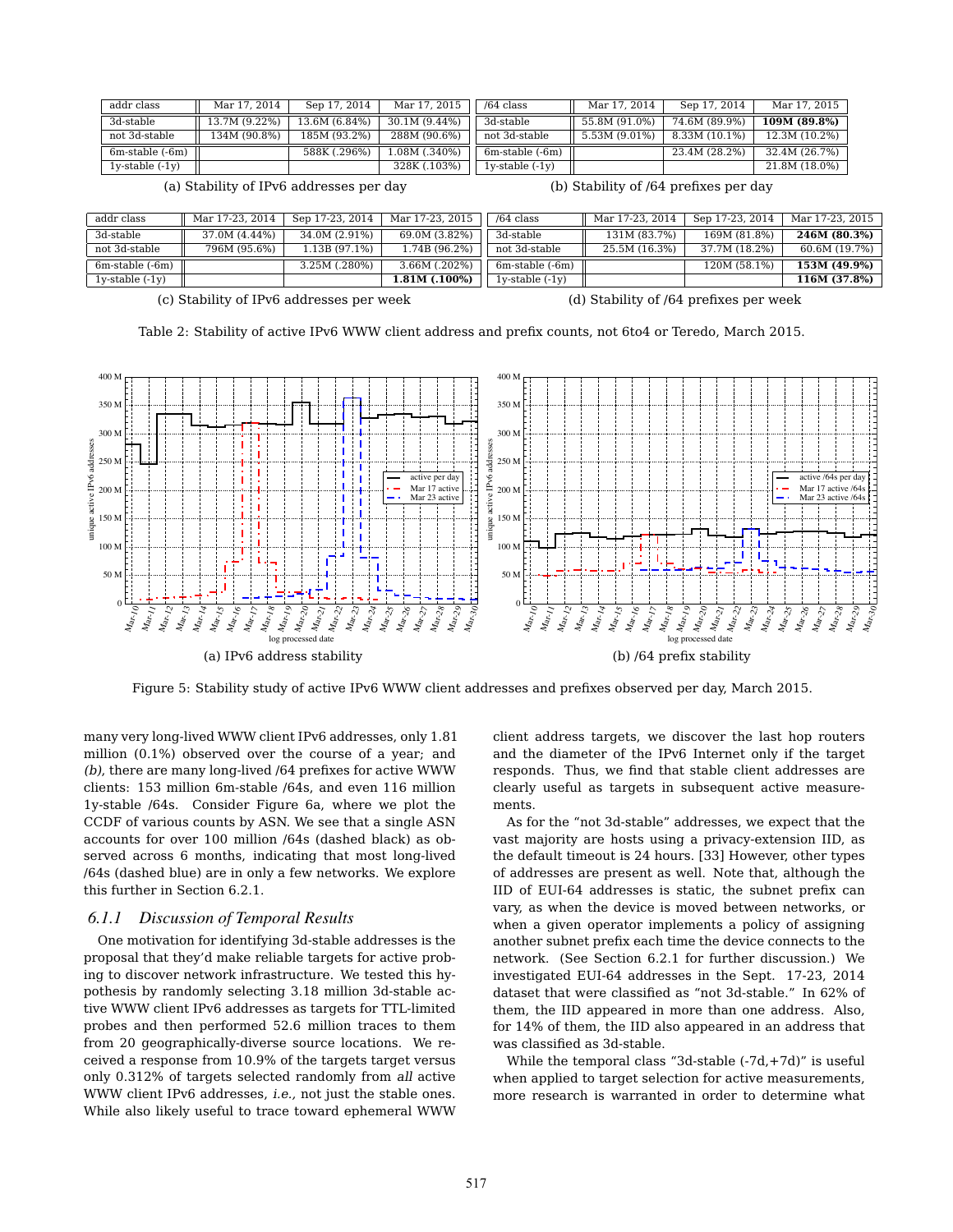specific temporal classes may be most useful, *e.g.,* varying the number of days or the sliding window size, and in combination with addressing practices.

One wonders whether or not any of our counts of active or stable /64s could be an approximate lower-bound on the actual number of subscribers or instances of IPv6 capable Internet connections in the world today. Consider the highlighted (bold) counts in Table 2d; is the 116 million 1y-stable /64s observed March, 2015, a reasonable lowerbound? We discuss this in the forthcoming Section 7, but first, we address spatial classification results in order to better understand how network identifiers such as /64 prefixes are assigned by ISPs.

# 6.2 Spatial Classification

#### *6.2.1 Multi-Resolution Aggregate Count Ratio*

Here we turn to results based on MRA plots that we introduced in Section 5.2.1. With myriad possible address populations for which to produce MRA plots but limited space, a data-driven exploration methodology that directs our attention to ASNs and prefixes of interest is called for. To this end, we first examine Figures 6a and 6b, distributions of aggregate counts across all active IPv6 ASNs and BGP prefixes.

Consider Figure 6b. This is a set of box plots, each showing the distribution of aggregation ratios across all IPv6 BGP prefixes for each of the 16-bit segments of each prefixes' set of active IPv6 addresses. Unlike a typical box plot showing just the median, middle 50, and whiskers to, say, the 1st and 99th percentiles, these also show middle 90% and whiskers extend to the absolute maximum, as annotated. Overall, we can see that most aggregation takes place across the three 16-bit segments between bits 32 and 80. We also see that about 20% of the prefixes (the 75th through 95th percentiles (transparent portion of the box) have significant aggregation in the 112-128 bit segment, thus we include an MRA plot for just such a prefix in Figure 7e.

In Figure 6a, by the solid black line near the lower righthand corner, we see that there is an exceptional ASN with 500 million active addresses in a week's time, thus we include its MRA plot as Figure 7c. This happens to be the ASN of the prefix with the highest aggregation in the 48- 64 bit segment in Figure 6b.

Figures 7a through 7f are the resulting selected MRA plots for active WWW client addresses observed March 17- 23, 2015. Let's tour the active IPv6 address space through these plots, discovering their features of interest. Coincidentally, the networks represented in these plots happen also to be diversely located in the world. Figure 7a is the MRA plot for all active WWW client addresses observed in the entire IPv6 unicast address space, the proverbial "30,000-foot view." The 0-32 bit segment is roughly governed by the Regional Internet Registries (RIRs) via their allocations and assignments to ISPs and end users (though some allocations are much larger than a /32), and remaining bits down to /64 are within the area that a network operator uses for subnetting in routing protocols. Figure 7a shows that there is greater use of the bit space



(a) Distribution of active addrs and /64 counts, 4.42K ASNs



(b) 16-bit segment agg. distributions, 6.87K BGP prefixes

Figure 6: Distribution plots for active IPv6 addresses observed during 7 days, March 17-23, 2015.

in the 32-64 range than the 0-32, with the greatest use of a 16-bit segment in the 32-48 bit range. Within the 16- 32 bit range, the RIRs partition more frequently by the higher-order bits, while in the 32-48 bit range, network operators partition more frequently by the lower-order bits. Lastly, the 64-128 bit segment is clearly different, as expected given the prevalence of ephemeral addresses presumably due to SLAAC and privacy addressing. While we can't see fine details at this level, prefix aggregation here happens near bit position 64; this is because this segment is mostly sparsely populated with random values such that the majority of hosts' addresses share at most short runs of leading bits of their IIDs in common with other active addresses in their /64.

Figure 7b is the MRA plot for 6to4 clients. Here we witness the significant difference between IPv6 and IPv4 aggregation. For addresses in the /16 prefix reserved for 6to4, IPv4 addresses are embedded in bits 16 through 48, as is clearly evident in the plot. The single bits ratios plotted (blue) in the 16-48 segment are similar to those Kohler *et al.* studied years ago and plot in [28]. This 32-bit IPv4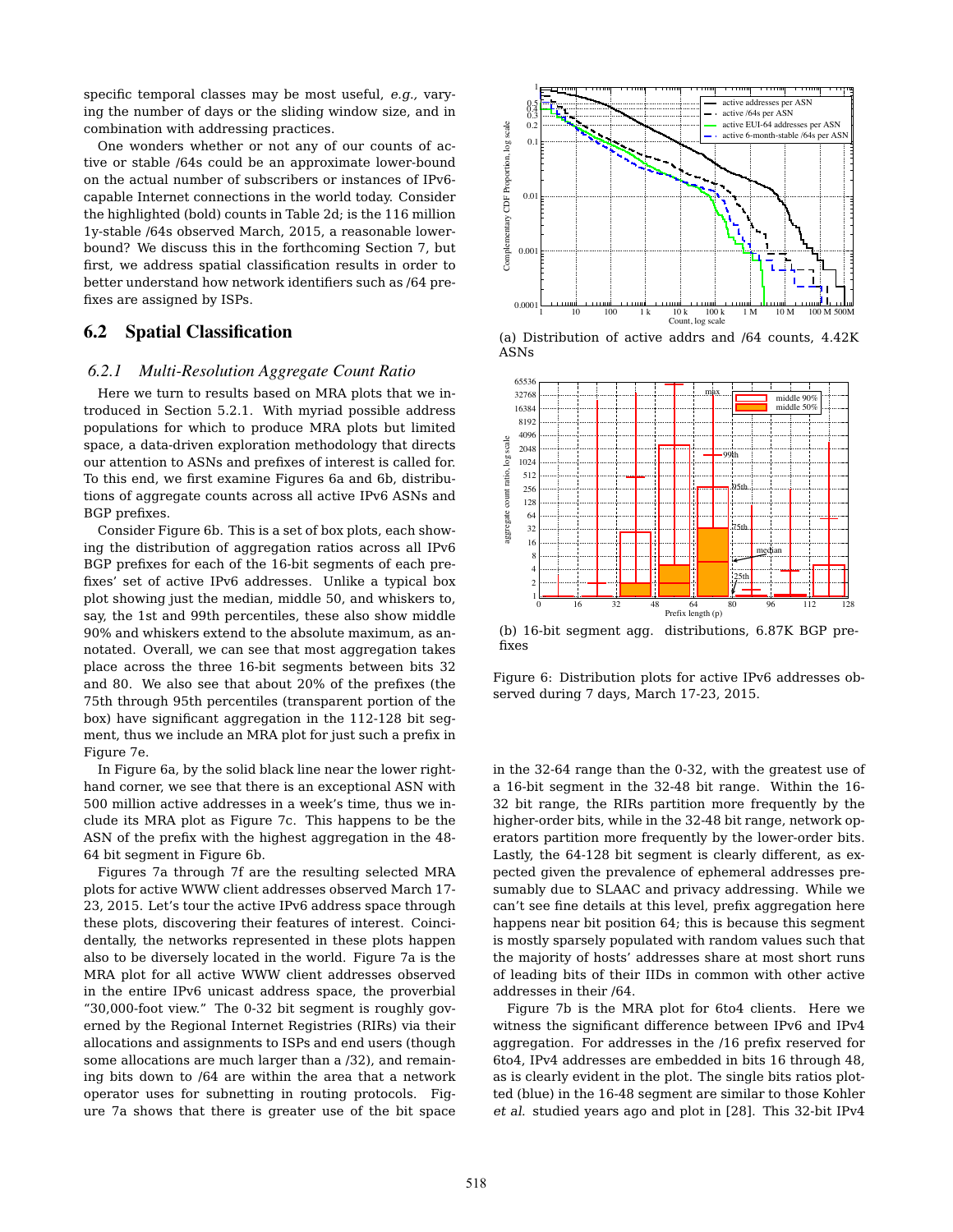

 -bit segment 4-bit segments single bits aggregate count ratio, log scale aggregate count ratio, log scale 16 32 48 64 80 96 112 128 Prefix length (p)

(a) All: 1.81B active IPv6 client addrs, not 6to4 or Teredo









(d) EU ISP prefix: 86.2M active IPv6 client addrs, 15.5M /64s



Figure 7: Multi-Resolution Aggregate (MRA) plots for active IPv6 addresses observed during 7 days, March 17-23, 2015.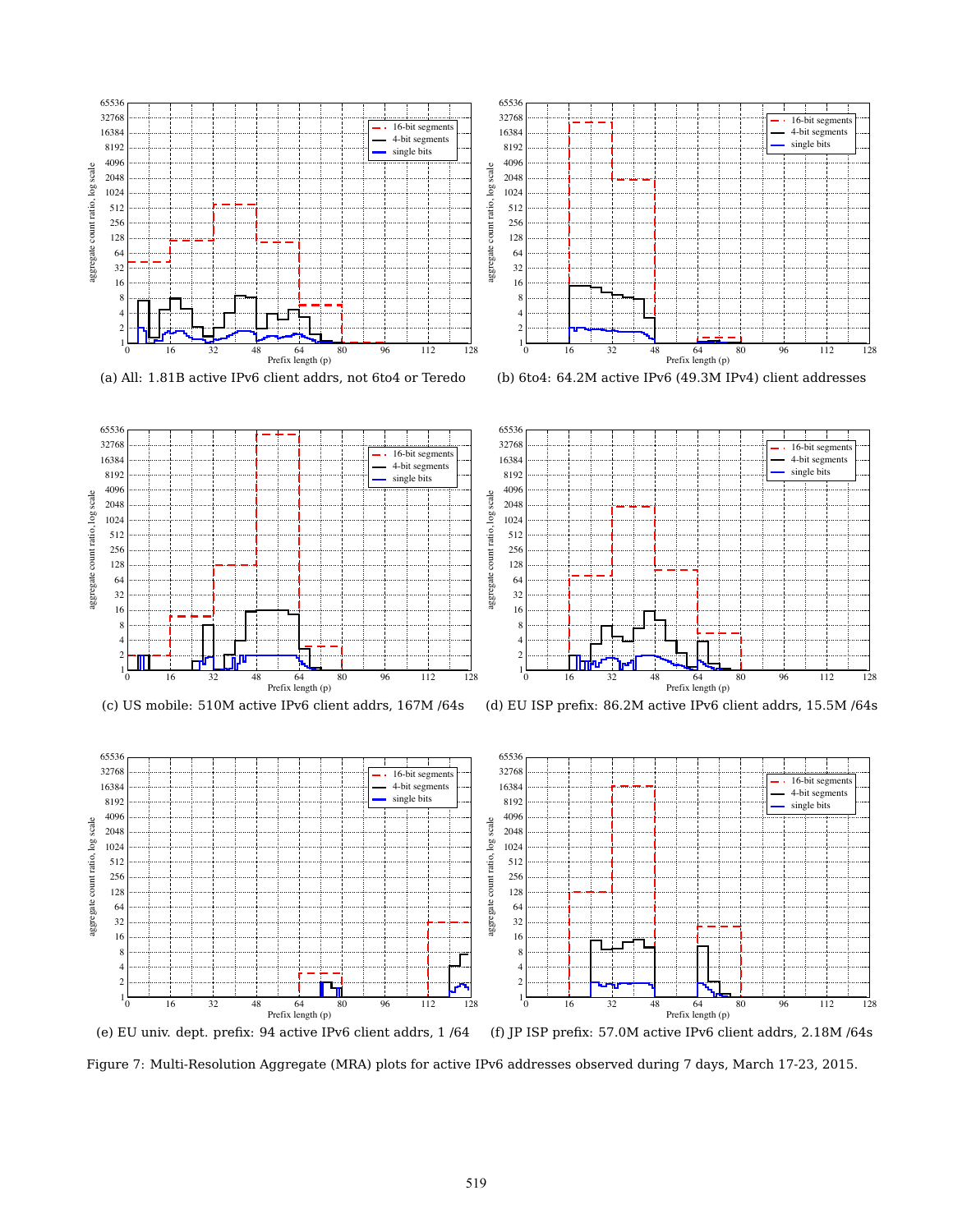address segment has much higher aggregation than any similar segments of IPv6 in Figure 7a.

Figure 7c is the MRA plot for a U.S.-based mobile carrier. Its most unusual feature is that the 44-64 bit segment is nearly 100% utilized when observed over one week's time. This is evidenced by the 16-bit segments value (dashed red) and the 4-bits segments value (black) nearly reaching their maximum possible heights of 64K and 16, respectively. By experiment as a subscriber, we know that user equipment (UE) in this mobile service receives a different /64 prefix on each association, and by comparison to the same plot over only 1 day (not shown), we can deduce that this network seems to dynamically assign /64s from pools of addresses in this 44-64 bit segment. This dynamic assignment has consequences when trying to estimate subscribers because it can cause the count of active /64s observed to over-represent the number of subscribers. Corroborating evidence for a dynamic address component in the 44-64 bit segment is that this carrier's BGP advertisements consist of over 400 /44 prefixes. The MRA plot for another top mobile carrier that advertises tens of /40 prefixes (not shown due to limited space) is strikingly similar.

Next, let's consider the MRA plots of a European ISP, in Figure 7d, and a Japanese ISP, in Figure 7f, for one of each of their advertised BGP prefixes. The careful observer will note that the prefixes are at least of size 19 and 24 bits, respectively, as evidenced by the left-most of the single bits (blue) values. Their numbers of active addresses are similar and both sets appear to primarily consist of privacy addresses, sparsely distributed in the 64-128 bit segment. However, the leading 64-bit portions (left side) of the plots differ starkly, suggesting very different address plans are in use. Most notably, in Figure 7d, the 40-64 bit segment is populated with many values over a week's time, with heavier usage of the higher order bits of this range. Note that bit 40 seems to be constant and that there is a subtle perturbation in the single bits (blue) aggregation ratios at position 56. After examining the distribution (not shown) of values in bits 40-55, we posit that this segment contains an oft-changing, pseudorandom 15-bit number beginning at bit 41. This is followed by an 8-bit value in bits 56-63 of unknown construction, with all 256 possible values observed, but non-uniform and most often 0x00 or 0x01. By contrast, in Figure 7f, the 48-64 bit segment exhibits seemingly no aggregation, suggesting that each /48 has the same 16-bit value in every address it contains. Further, by examining the distribution (not shown) of /64 counts per IID (or Ethernet MAC address) for the JP ISP's 185K active EUI-64 addresses, we see that 99.6% of them were observed in just one /64 in a week's time; this figure is 67.4% for the EU ISP. We discuss a reason for this in Section 6.2.3.

Figure 7e is the MRA plot for one /64 prefix for one department at a European university. We selected it for consideration because it contains multiple 2@/112-dense prefixes, identified in the forthcoming results in Section 6.2.2. Consequently, the structure shown is markedly different from other plots. The WWW client addresses are densely packed, as evidenced by the values at all resolutions (dashed red, black, and blue) being most prominent in the 112-128 bit segment; this indicates that these client addresses are

numerically close together, as one might expect, *e.g.* when assigning static addresses to hosts or when assigning addresses via DHCP. There don't appear to be any SLAAC addresses, which require a 64-bit network identifier. Aggregation seen in the 72-80 bit range and none in bits 80- 120 suggests network identifier lengths are between 80 and 120.

| Density          | Dense    | Router    | Possible  | Router Address |
|------------------|----------|-----------|-----------|----------------|
| Class            | Prefixes | Addresses | Addresses | Density        |
| $2 \odot 124$    | 43.1K    | 116K      | 689K      | 0.1678459119   |
| $3 \odot 120$    | 8.28K    | 81.0K     | 2.12M     | 0.0382372758   |
| $2 \odot 120$    | 64.2K    | 193K      | 16.4M     | 0.0117351137   |
| $2 \odot 116$    | 207K     | 568K      | 852M      | 0.0006670818   |
| 64 @ /112        | 187      | 41.2K     | 12.3M     | 0.0033593815   |
| 32 @ /112        | 509      | 54.8K     | 33.4M     | 0.0016417438   |
| 16 @ /112        | 3.06K    | 105K      | 201M      | 0.0005259994   |
| $8 \odot 112$    | 21.5K    | 290K      | 1.41B     | 0.0002057970   |
| $4 \odot 112$    | 101K     | 681K      | 6.63B     | 0.0001026403   |
| $2 \omega / 112$ | 367K     | 1.29M     | 24.1B     | 0.0000534072   |
| $2 \odot 108$    | 289K     | 1.72M     | 303B      | 0.0000056895   |
| $2 \omega / 104$ | 108K     | 1.84M     | 1.81T     | 0.0000010171   |

*6.2.2 Dense Prefixes and Addresses*

Table 3: Dense prefixes identified at various densities for 3.2M router addresses collected February 2015.

Table 3 summarizes the dense prefixes discovered, by the method described in Section 5.2.3, using the router addresses dataset described in Section 4. Here we perform a limited search of the parameter space to determine what combinations of *n* and *p* (where *n* is the number of hosts that must be observed within a prefix of length *p* for the prefix to be considered dense) yield a reasonable number of targets for active measurements. As we see, manipulating these two parameters gives significant control over the prefixes classified as dense and, therefore, the number of possible target addresses that result.

Finally, for active WWW client addresses observed March 17, 2015, we identify 128 thousand 2@/112-dense prefixes and 1.38 million WWW client addresses contained therein. This yields 8.39 billion possible target addresses. Given that it is feasible to survey the entire IPv4 address space space by active probing in only minutes [19], we propose that it is similarly feasible to survey these dense regions of the IPv6 address space. Other IPv6 address datasets could yield additional sets of dense prefixes to survey.

#### *6.2.3 Discussion of Spatial Classification*

To evaluate the interpretation of our MRA plots, we contacted operators pertaining to networks in Figure 7 and received the following information. *(1)* The high utilization of the 40 - 64 bit address segment in Figure 7c coincides with their subscribers being assigned /64s, *e.g.,* by least recently used, from a pool sized according to the connection capacity of a gateway. Thus the /64s are reused by other subscribers. Our results suggest this reuse can occur in just days. *(2)* The university of Figure 2a provided us with their full IPv6 address plan, and the implication from the figure that we observe only 3 hex character values matches their address plan. Two of these indicate "customer networks" and "large customer networks," which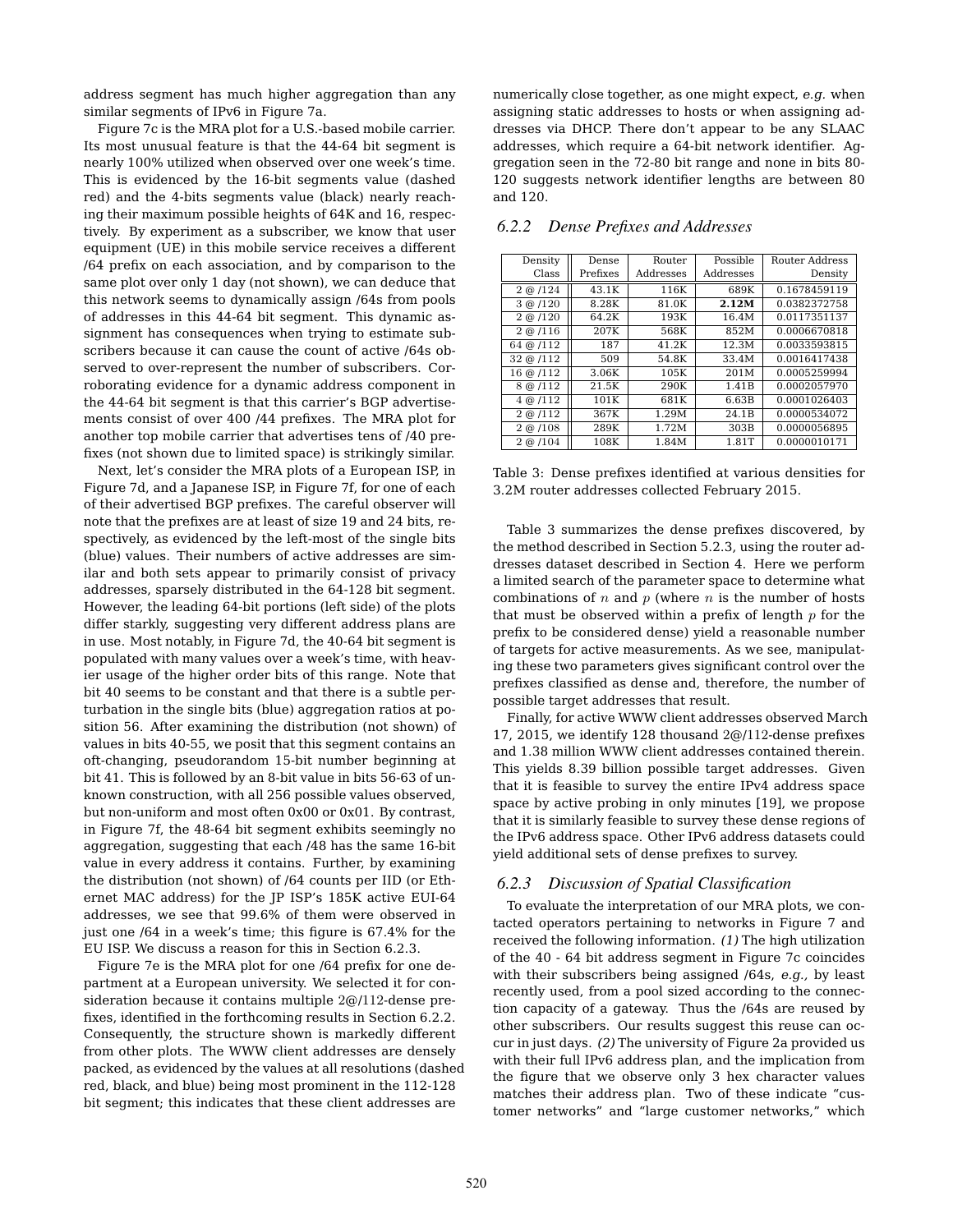are the portions of their prefix that one would expect to see WWW clients.

After we posited that the IP addresses plotted in Figure 7d contain a pseudorandom value in the network identifier, we learned that a European ISP does just that. As a supposed privacy-enhancing feature, they allow service subscribers to have their IP addresses' network identifier changed on demand, at the press of a button [37].

Regarding the subnet shown in Figure 7d, we found a pertinent IPv6 address allocation plan available on the web; this indicates the university to which the containing /48 is assigned. Furthermore, we found that *every* active address had an ip6.arpa PTR record in the DNS and, thus, were able to collect names for each of these hosts of which 92 began with "dhcpv6-." This is evidence that the department uses a single /64 to provide IPv6 addresses to a set of about 100 active hosts.

We evaluate the application of our dense prefix results by performing ip6.arpa PTR queries for the 2.12 million possible addresses prefixes of the 3@*/*120-dense class, highlighted (bold) in Table 3. This yielded an additional 47K domain names more than performing queries for just the active WWW client addresses. (DNS names are valuable hints to IP geolocation software because domain names sometimes contain physical location information; this is especially true for routers. [34])

Overall, although our results are based on only a few months of data across a year-long period, we claim they demonstrate that both temporal and spatial address classifications can reasonably be performed at large scale, and that the results are useful in choosing targets for active measurements and in discovering network-specific addressing practices.

# 7. DISCUSSION AND FUTURE WORK

# 7.1 Counting IPv6

If one assumes a 1:1 correspondence between /64 prefixes and IPv6 subscribers or "user connections," the numbers of /64 prefixes are candidate surrogates for IPv6 "user" counts. However, this assumption is rather crude. It is difficult to say whether numbers of active and stable /64 prefixes are low or high estimates. Some networks employ addressing schemes which cause the count of /64s (active or stable) to overestimate the number of subscribers, *e.g.,* the U.S. mobile carrier in Figure 7c. Other networks use a plan by which the number of active /64s seems a reasonable estimate of active subscribers, *e.g.,* the Japanese ISP in Figure 7f. Still other networks place many users in the same /64, or more specific subnet, causing the count of active /64s to underestimate the number of user connections, *e.g.,* the network in Figure 7e. Evidence shows that the number active /64s observed in a week's time can miscount IPv6 WWW client devices by a *factor of 100* in either direction.

This challenging situation leads us to conclude that estimating IPv6 user or device counts should be informed by addressing practice on a per-network or per-prefix basis. This likely requires either inside information from network operators, or a reliable measurement method to determine addressing practices from outside. We've had success in reverse engineering addressing practice by examining the network identifiers of EUI-64 addresses over time. These persistent, unique IIDs serve as guides that help find our way in areas of the IPv6 address space.

### 7.2 Longest Stable Prefixes

Having achieved some success reverse engineering network structure "manually," as just described, we propose that one could automatically discover stable portions of network identifiers, defined as the set of *longest stable prefixes* in a dataset recording many address observations over time. By combining aspects of our temporal and spatial classification techniques, we claim that it is possible to identify a set of such prefixes, perhaps without relying on inspection of addresses with long-lived IIDs, *e.g.,* EUI-64. These longest stable prefixes are likely to be significant aggregates within a network's routing tables, thus this presents a passive means by which one might glean a network's address plan. We've begun to explore this prospect and it is a focus of our future work.

#### 8. CONCLUSION

In this paper, we present a methodology to classify IPv6 addresses. We employ two techniques: *(1)* temporal analysis to determine prefix and address stability over time, and *(2)* spatial analysis to determine the structure in which prefixes and addresses are contained. We develop classifiers and demonstrate their efficacy in an empirical study of active IPv6 addresses observed at a large CDN across a year's time, involving billions of WWW client addresses. The results of our analyses expose operator addressing practices that impact the interpretation of Internet measurements. Finally, we propose that the classifications we develop are applicable, and likely necessary, to comprehensively survey or census the IPv6 Internet by passive and active means.

#### Acknowledgments

We thank Cameron Byrne, Dale Carder, Jon Crowcroft, Pawe Foremski, Jan Galkowski, Steve Hoey, Geoff Huston, Jeff Kline, Liz Krznarich, David Malone, George Michaelson, Keung-Chi "KC" Ng, and Erik Nygren for their helpful comments and assistance.

# 9. REFERENCES

- [1] GNU core utilities. http://www.gnu.org/software/coreutils/, 2003.
- [2] Google IPv6 Statistics. http://www.google.com/ intl/en/ipv6/statistics.html, 2015.
- [3] Sample IPv6 Active WWW Client Address Aggregate Counts Data. http: //www.akamai.com/technical-publications/, October 2015.
- [4] State of the Internet: IPv6 Adoption Trends by Country and Network. http://www.stateoftheinternet.com/ipv6, April 2015.